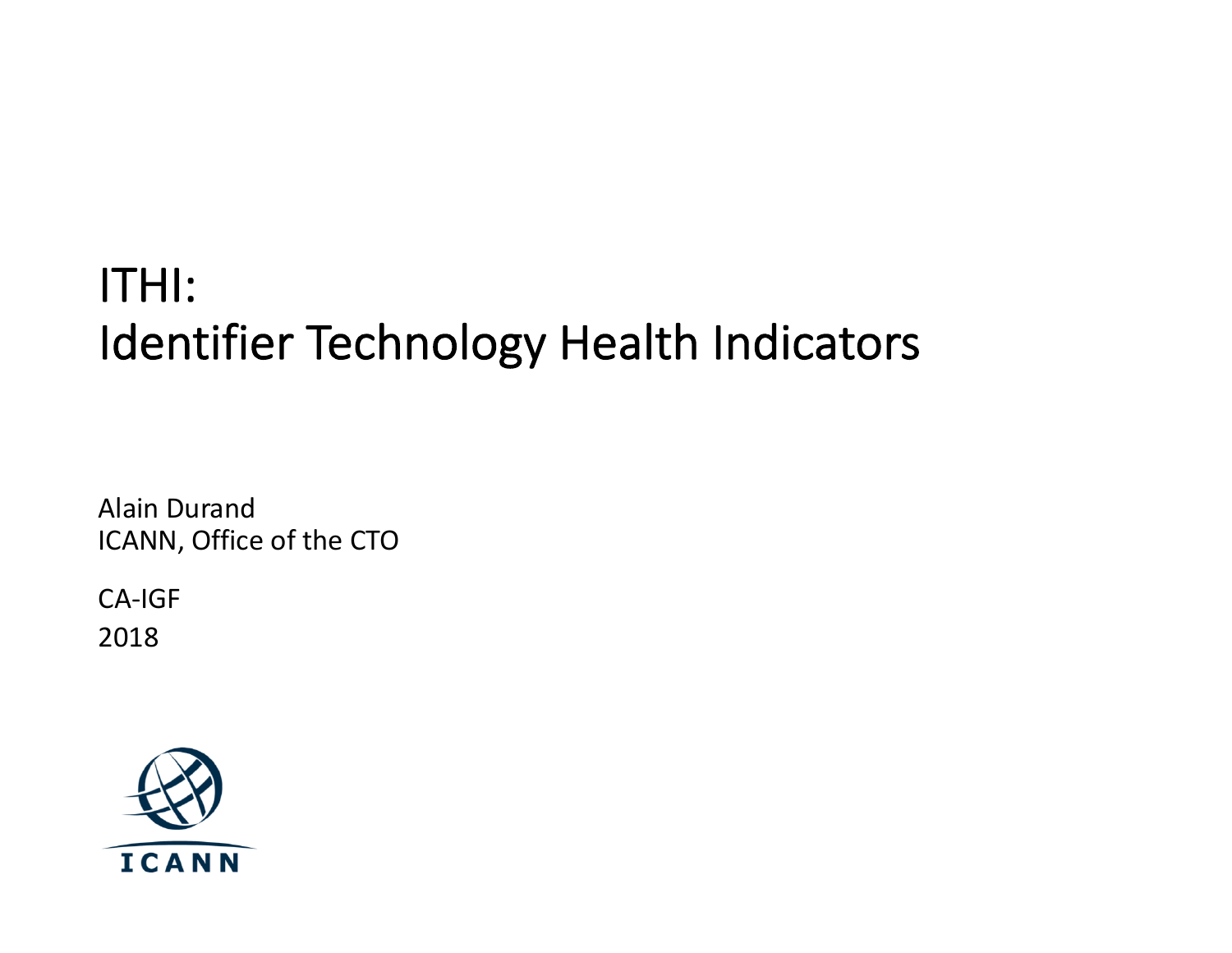## ICANN Strategic Plan 2016-2020

https://www.icann.org/en/system/files/files/strategic-plan-2016-2020-10oct14-en.pdf

### **2.1** Foster and coordinate a **healthy**, secure, **stable, and resilient** identifier ecosystem.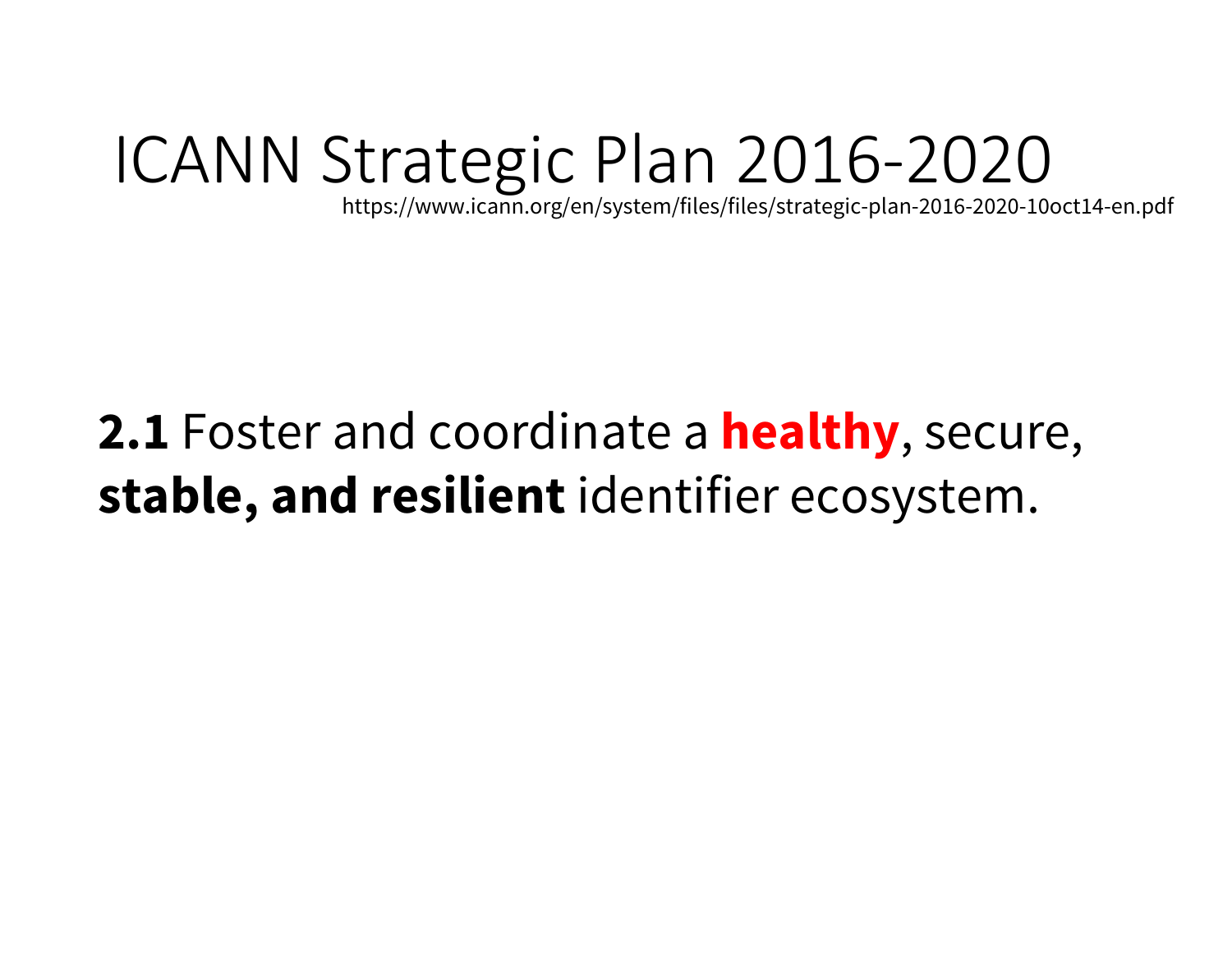# What is ITHI? Why Should You be Interested?

**ITHI**, or Identifier Technologies Health Indicators is an ICANN initiative to "**measure**" the "**health**" of the "**identifiers**" that "**ICANN helps coordinate**".

The goal is to produce a set of indicators that will be **measured and tracked over time** that will help determine if the set of identifiers is overall doing better or worse.

This is a long term project, expected to run for many years.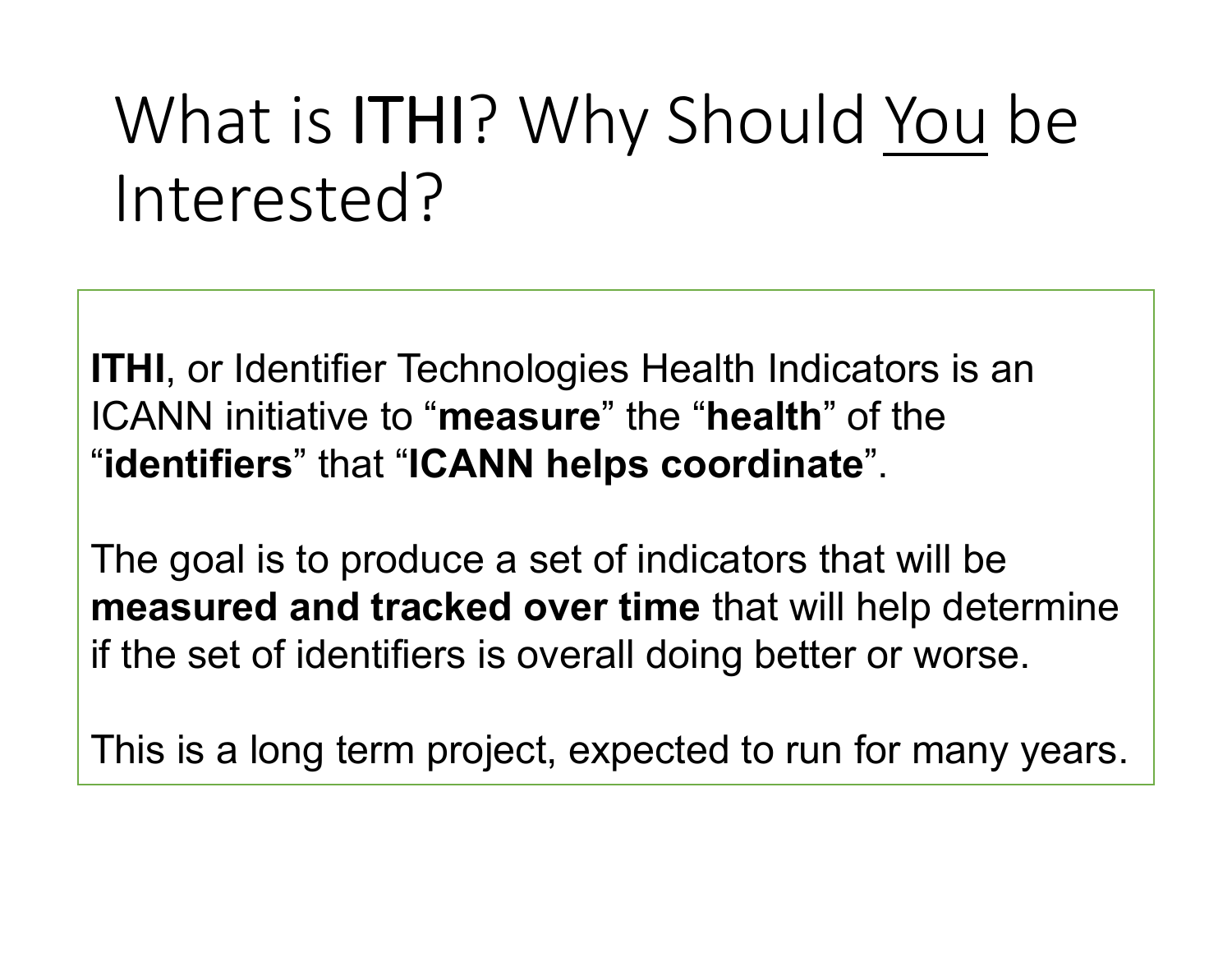# ITHI Principles of Operation

- Technical focus
- Problem areas  $\rightarrow$  Metrics  $\rightarrow$  Measurement
- Current value and trend over time
	- Automated process to collect & analyze data
- Measurement, not interpretation
- Extraction of statistics to avoid data privacy issues
- Open source tools & results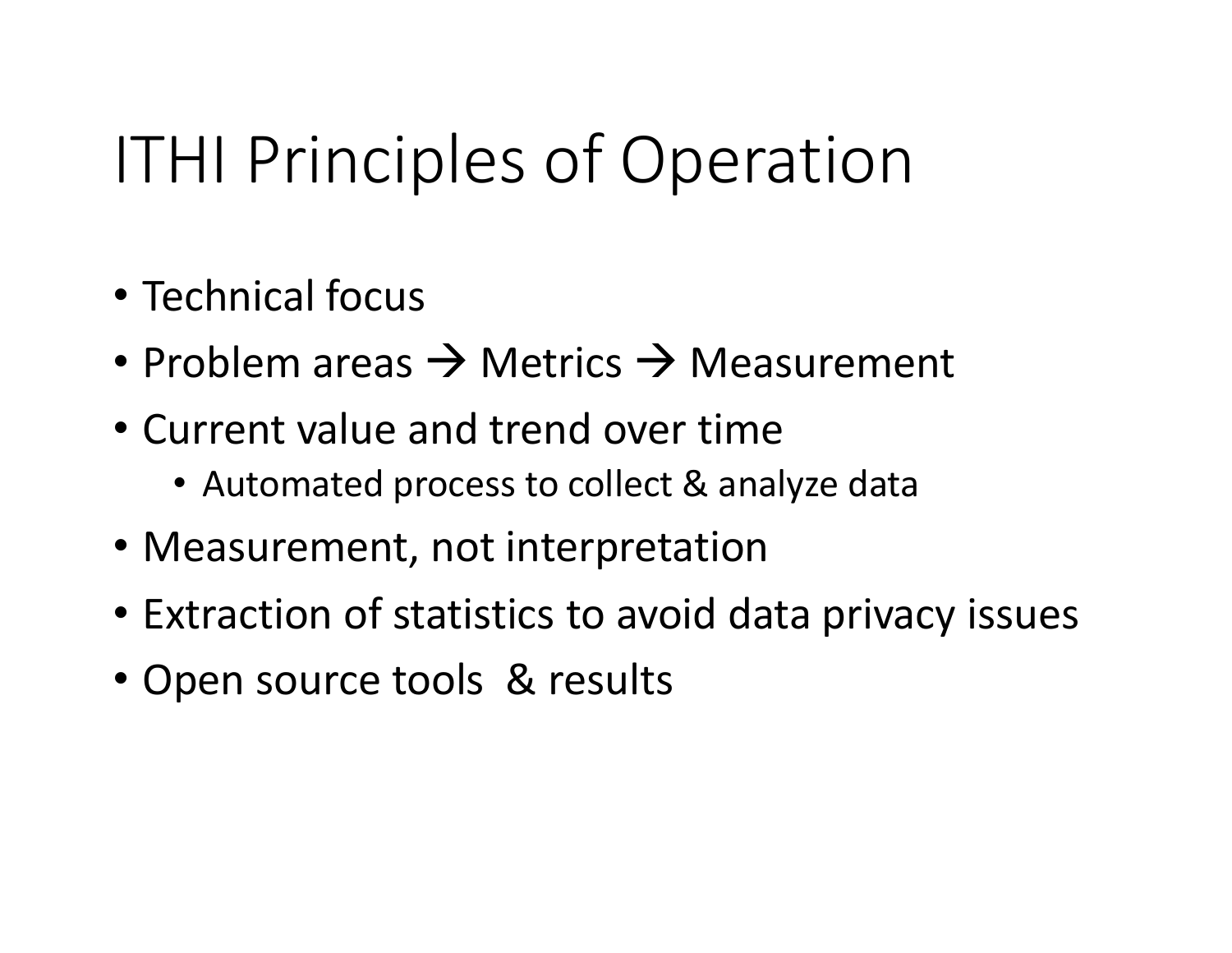## ITHI: Process

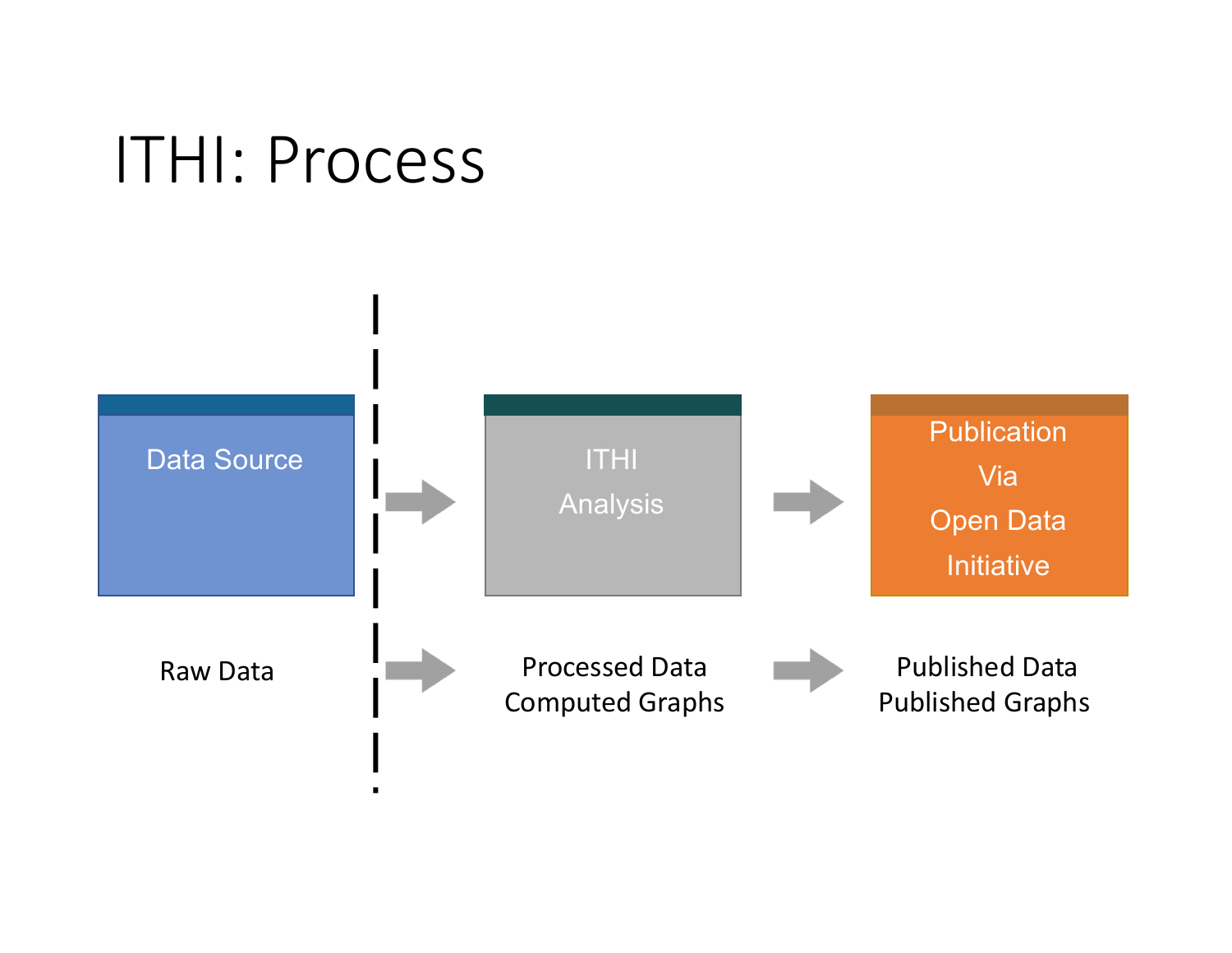## 7 Metrics and Data Sources

| <b>Metric</b> | <b>Name</b>                               | <b>Data Source</b>                                                     |
|---------------|-------------------------------------------|------------------------------------------------------------------------|
| $M1$ :        | <b>Inaccuracy of Whois Data</b>           | ICANN compliance dept.                                                 |
| $M2$ :        | Domain Name Abuse                         | <b>ICANN's DAAR Project</b><br>https://www.icann.org/octo-<br>ssr/daar |
| $M3$ :        | <b>DNS Root Traffic Analysis</b>          | Samples of DNS root traffic                                            |
| $M4$ :        | <b>DNS Recursive Server Analysis</b>      | Summaries of recursive<br>resolvers traffic                            |
| M5:           | <b>DNS Resolver Behavior</b>              | <b>APNIC</b>                                                           |
| $M6$ :        | <b>IANA registries for DNS parameters</b> | Scan of recursive resolvers<br>traffic                                 |
| M7:           | <b>DNSSEC Deployment</b>                  | Snapshots of DNS root zone                                             |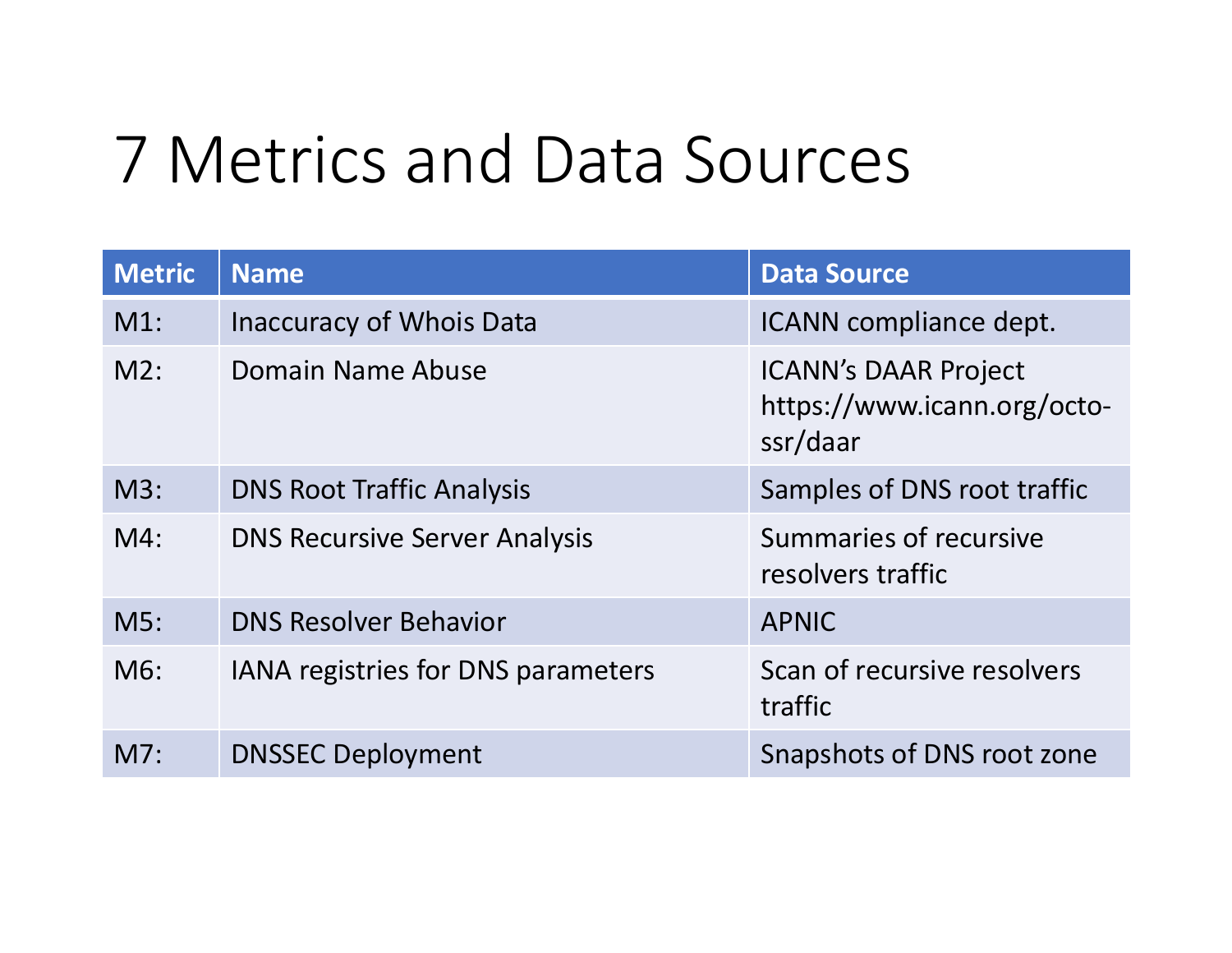## ITHI Metrics Related to Domain Abuse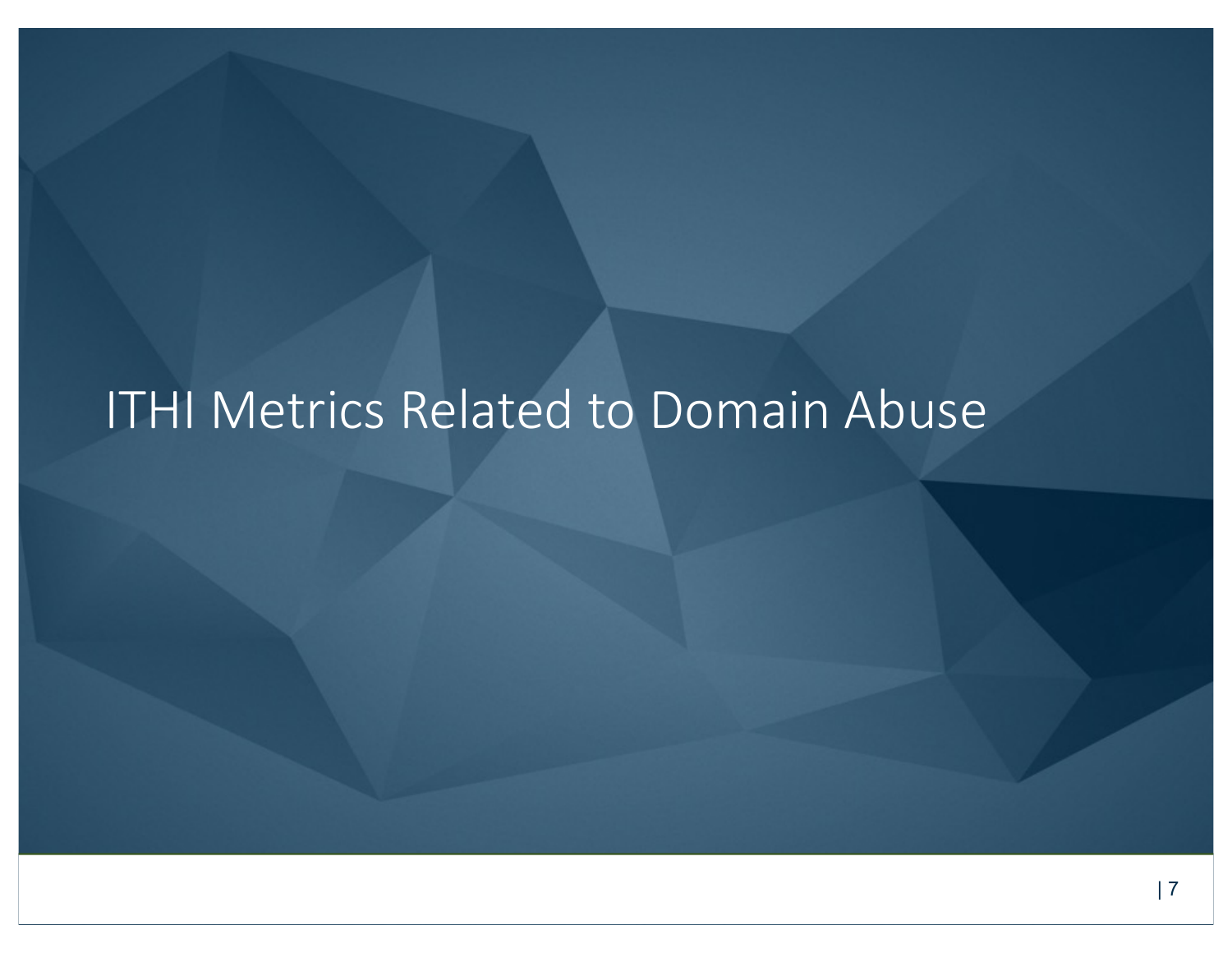M2:

Data from the Domain Abuse Activity Reporting system

#### **What is the Domain Abuse Activity Reporting system?**

⊙ A system for reporting on domain name registration and abuse data across TLD registries and registrars

#### **How does DAAR differ from other reporting systems?**

- Studies all gTLD registries and registrars for which we can collect zone and registration data
- ⊙ Employs a large set of reputation feeds (e.g., blocklists)
- ¤ Accommodates historical studies
- **■** Studies multiple threats: phishing, botnet, malware, spam
- $\odot$  Takes a scientific approach: transparent, reproducible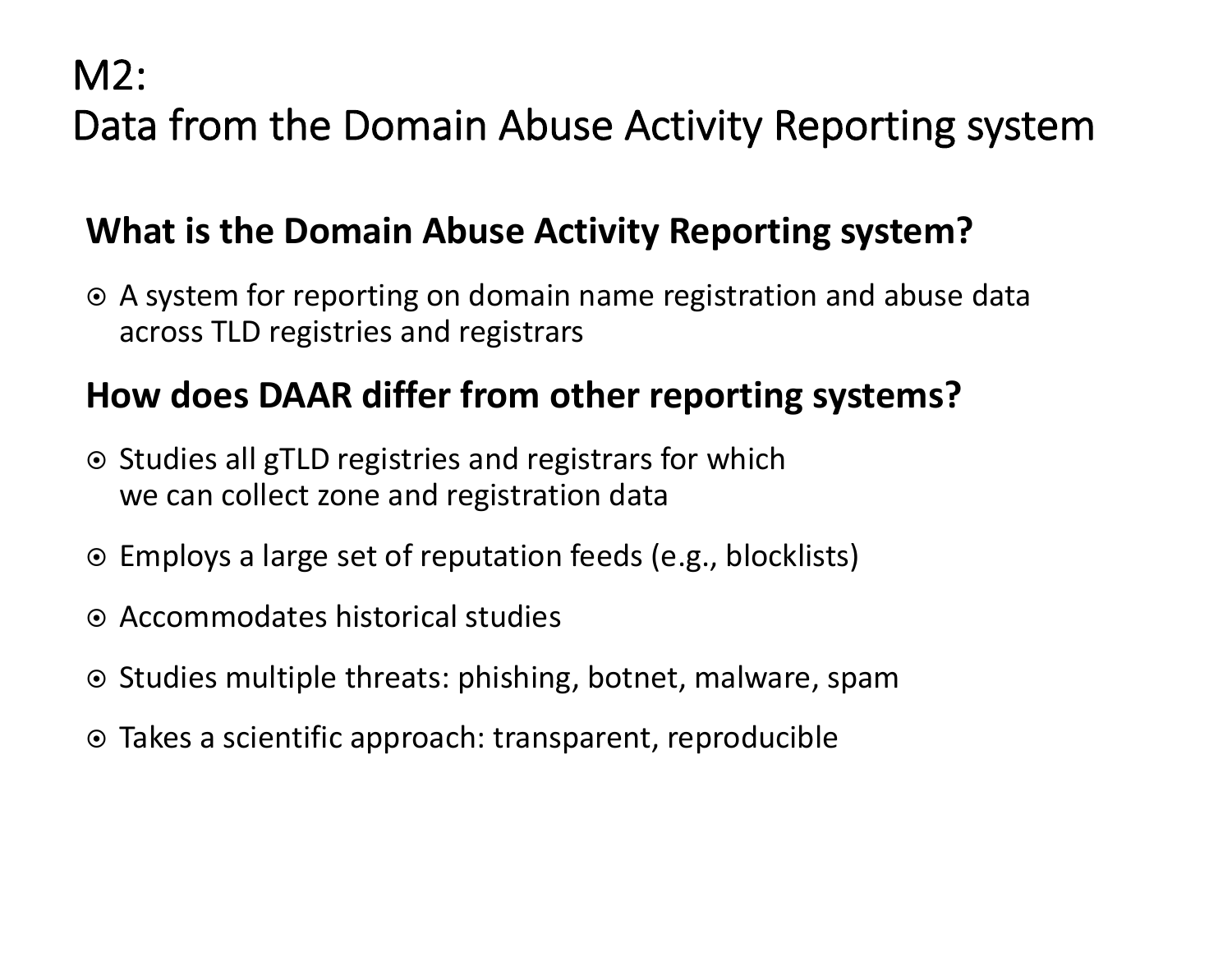### DAAR Project Goals

#### ¤ DAAR data can be used to

- $\circ$  Report on threat activity at TLD or registrar level
- $\circ$  Study histories of security threats or domain registration activity
- $\circ$  Help operators understand or consider how to manage their reputations, their anti-abuse programs, or terms of service
- $\circ$  Study malicious registration behaviors
- $\circ$  Assist operational security communities

*The purpose of DAAR is to provide data to support community, academic, or sponsored research and analysis for informed policy consideration*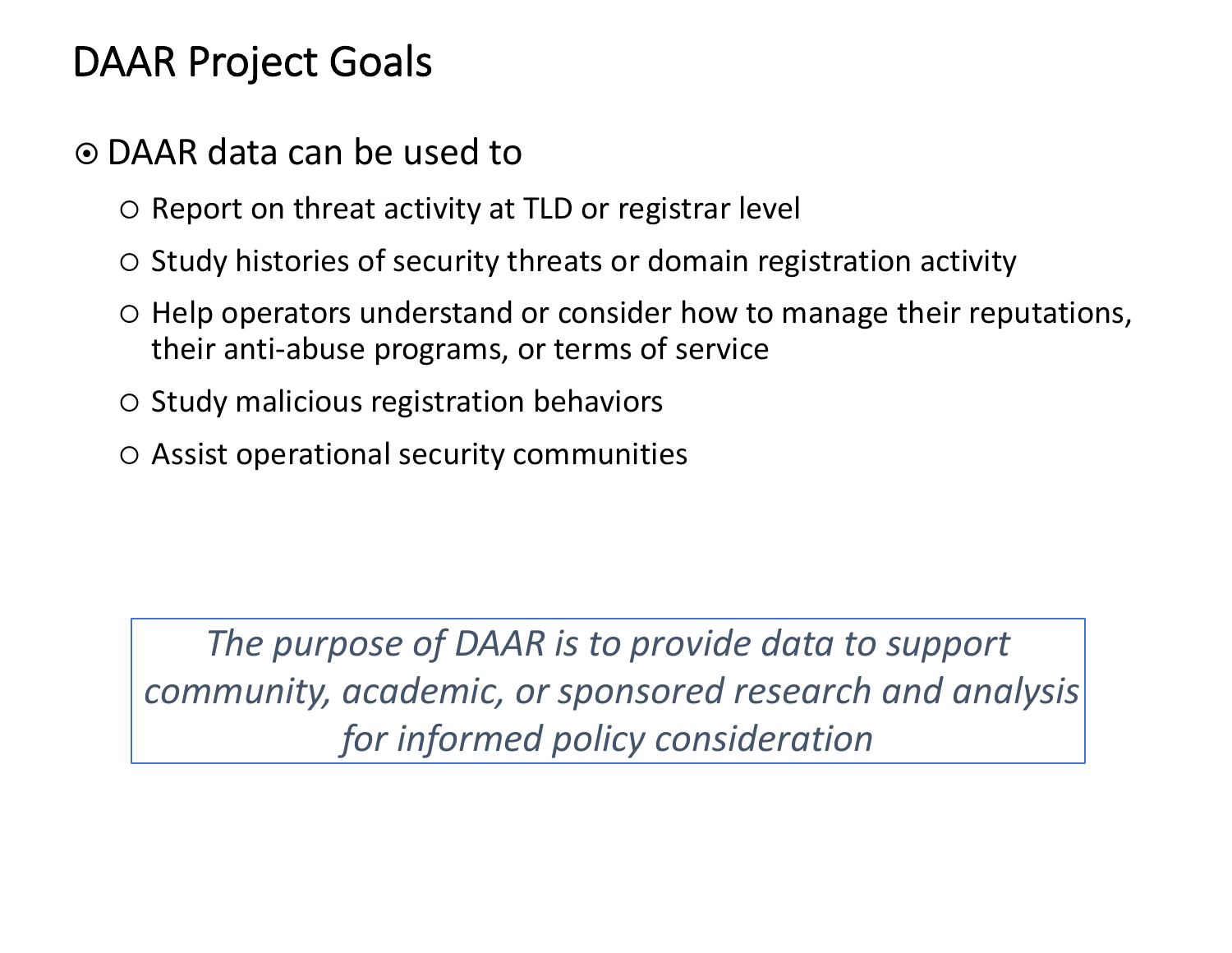### Current Reputation Data Sets

- ◎ SURBL lists (domains only)
- **Spamhaus Domain Block List**
- ◎ Anti-Phishing Working Group
- ◎ Malware Patrol (Composite list)
- Phishtank
- ® Ransomware Tracker
- ¤ Feodotracker

SpamAssassin: malware URLs list Carbon Black Malicious Domains Postfix MTA Squid Web proxy blocklist Symantec Email Security for SMTP Symantec Web Security Firekeeper DansGuardian ClamAV Virus blocklist Mozilla Firefox Adblock Smoothwall MailWasher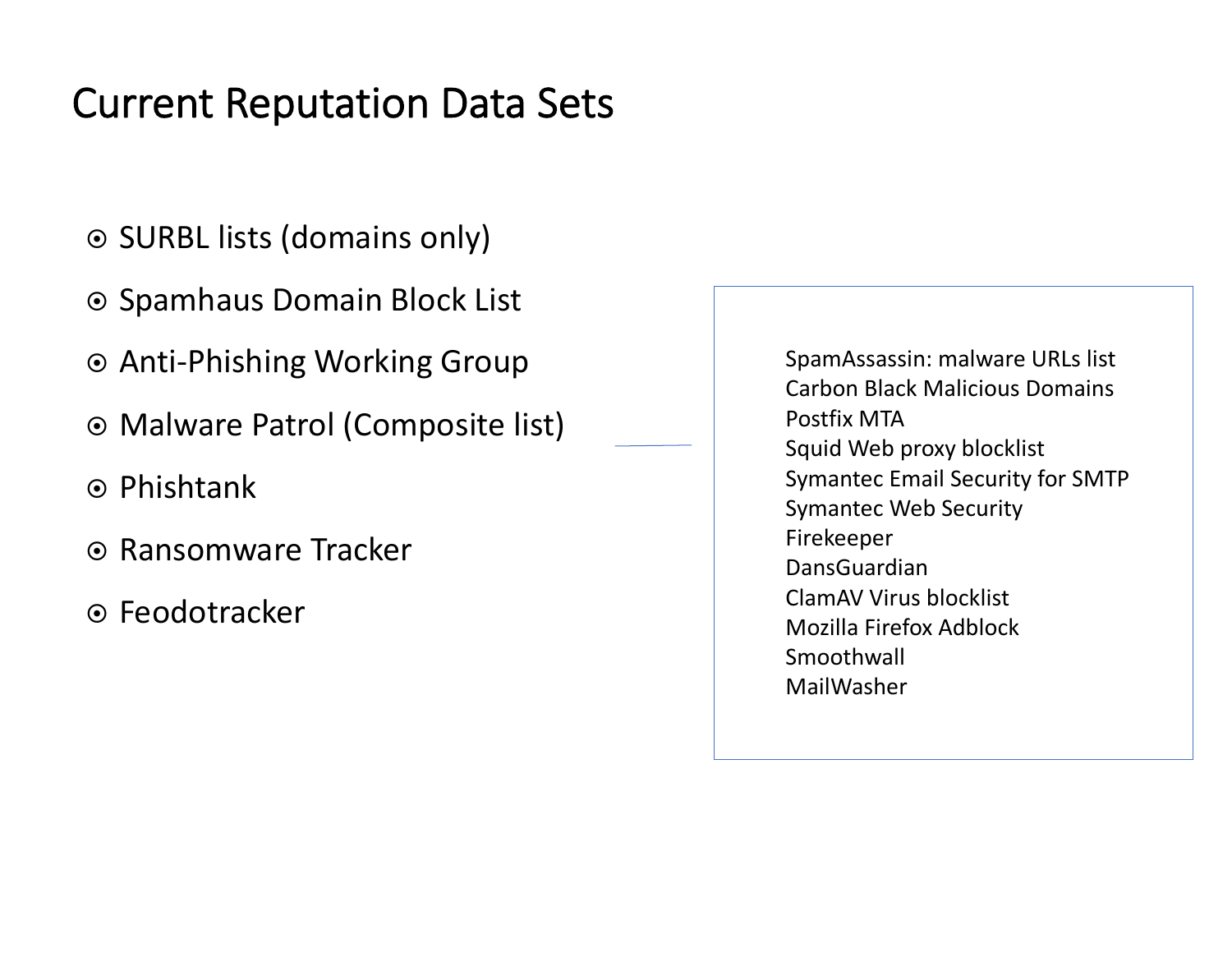# M2.\*: Number of Abused Domain per 10,000 Registrations

Data from 01/31/2018

| <b>M2 metric name</b>                                                        | <b>Global</b><br><b>Average</b> |
|------------------------------------------------------------------------------|---------------------------------|
| $M2.1$ = number of Phishing<br>Domains per 10000<br>registered domain names  | 4.28                            |
| $M2.2$ = number of Malware<br>Domains per 10,000<br>registered domain names  | 3.28                            |
| M2.3 = number of Botnet<br>C&C Domains per 10,000<br>registered domain names | 2.89                            |
| $M2.4$ = number of Spam<br>Domains per 10,000<br>registered domain names     | 86.73                           |

Total number of gTLDs: 1143, Total number of registrars: 1952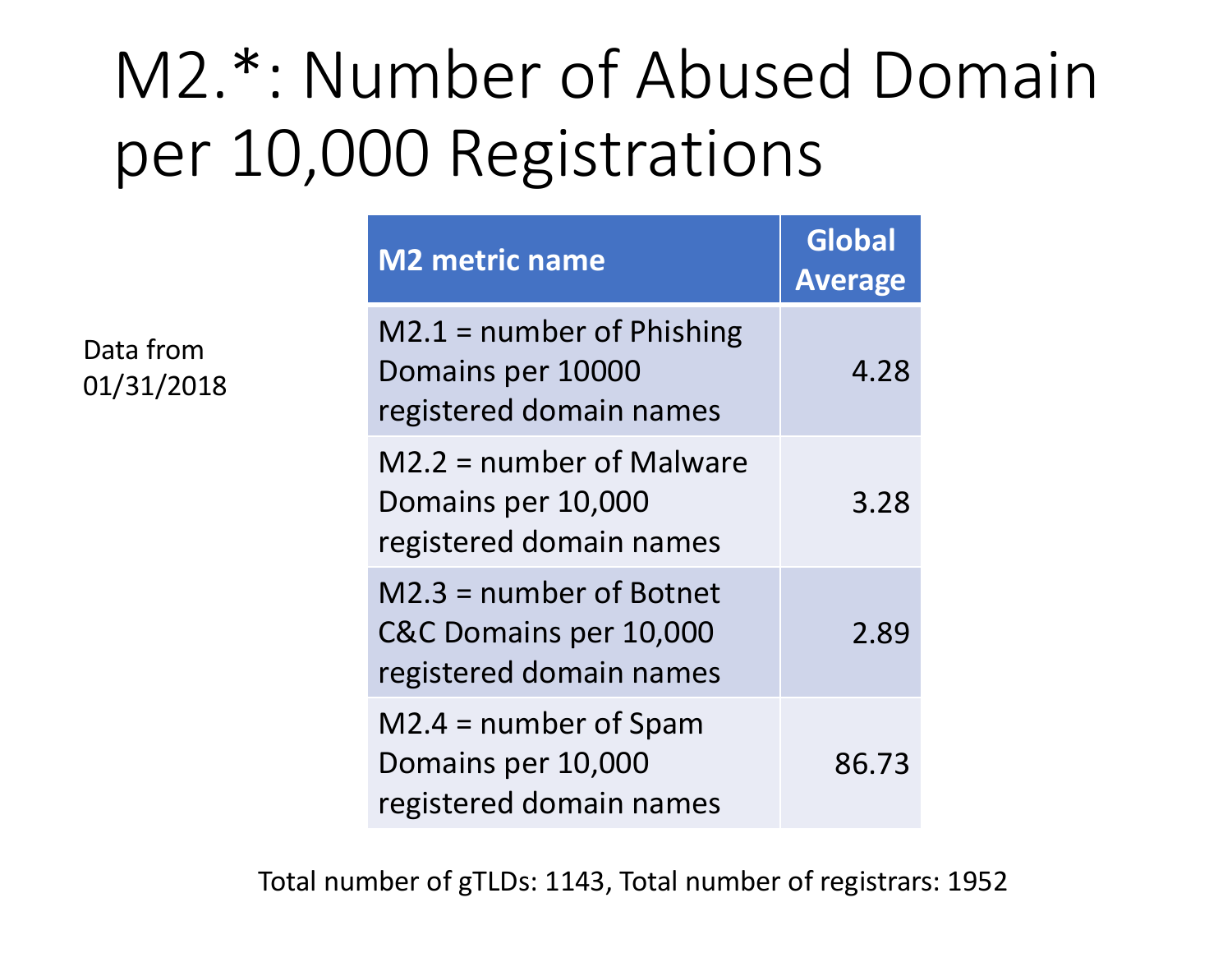# M2.\*: Concentration of Abuse

| <b>Abuse</b>    | gTLD50 | <b>Registrar50</b> | gTLD90 | <b>Registrar90</b> |
|-----------------|--------|--------------------|--------|--------------------|
| <b>Phishing</b> |        |                    | 11     | 45                 |
| <b>Malware</b>  |        |                    |        |                    |
| <b>Botnet</b>   |        |                    |        | -28                |
| <b>Spam</b>     |        |                    | 18     | 18                 |

Table shows the number of TLDs/Registrars to account for > 50%/90% of all abuse of the specified type.

Total number of gTLDs: 1143, Total number of registrars: 1952\*

(\*) We removed two parking registrars from those statistics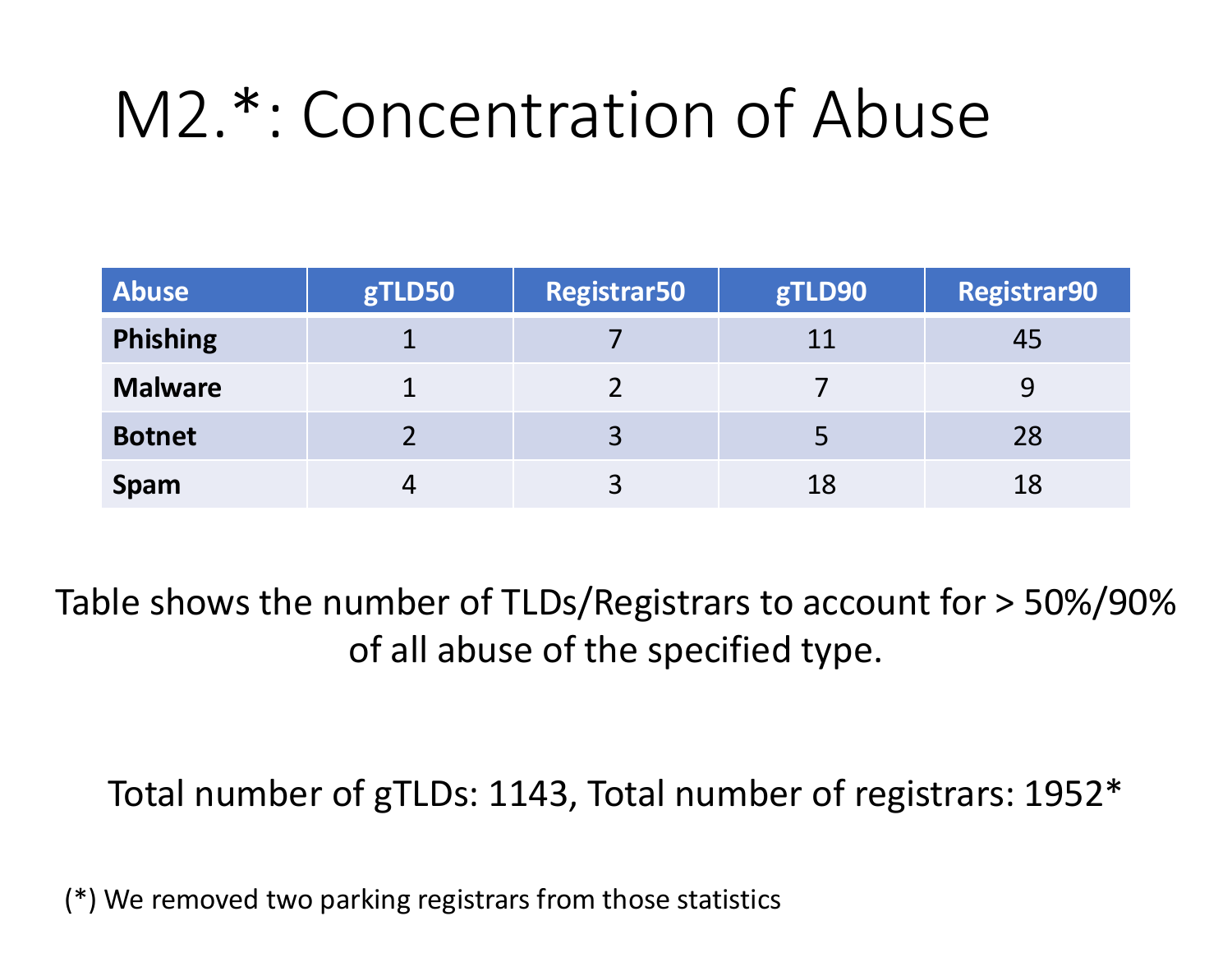## ITHI Metrics Related to DNS Operation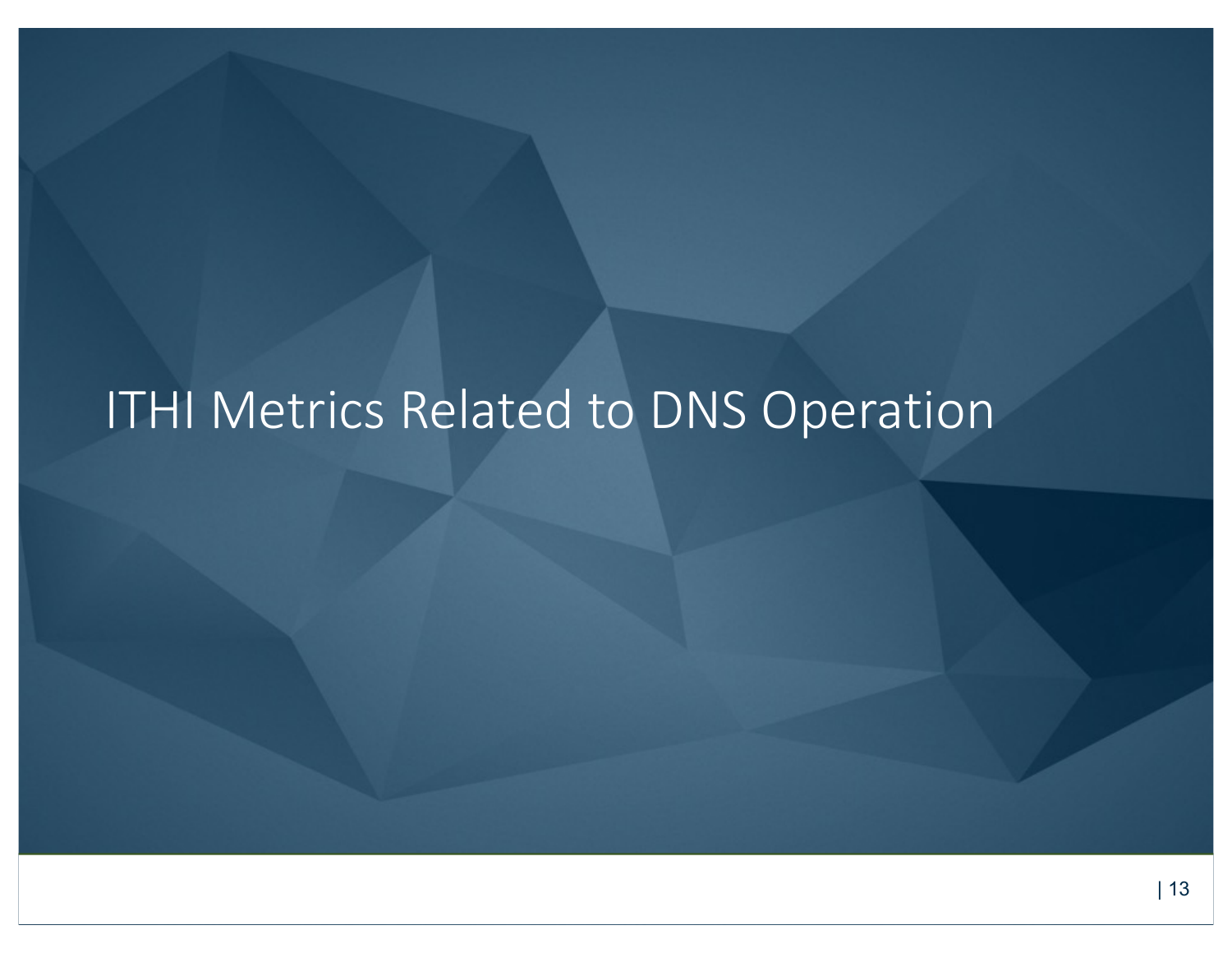## DNS Data Collection Points

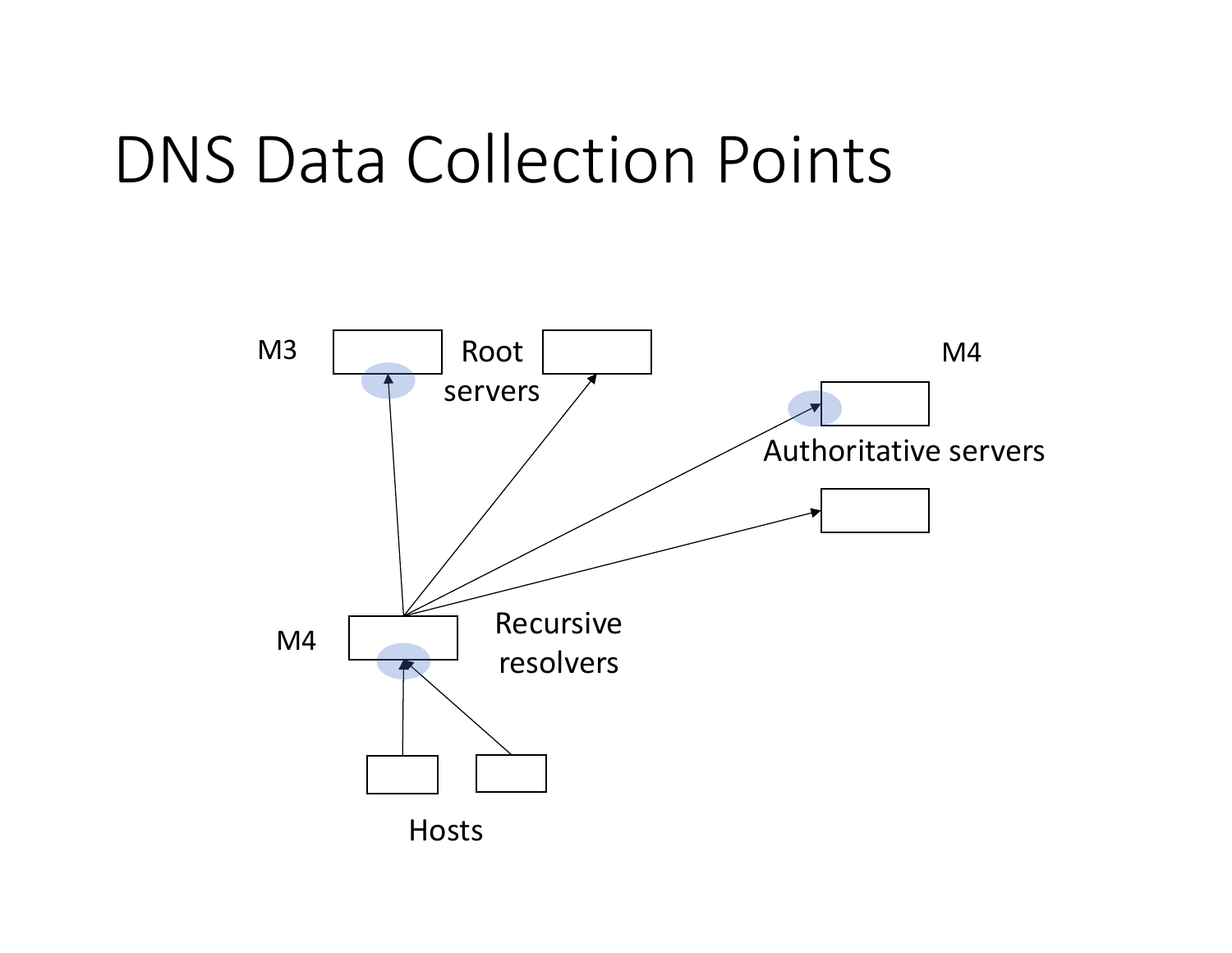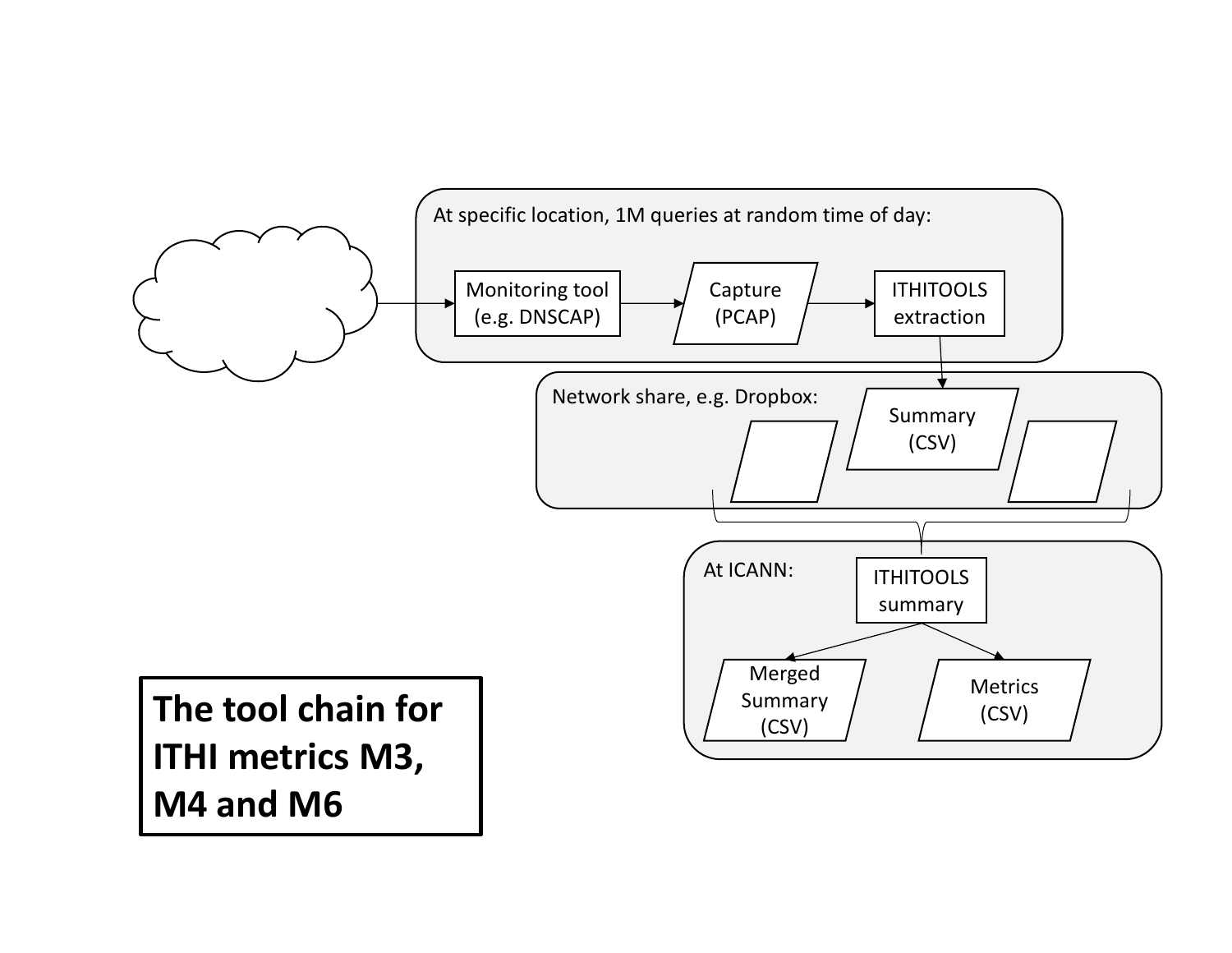# ITHI M3: Overhead in Root Traffic



*Example of results, from the analysis of some B-Root traces*

- Overhead at root needs tracking
	- Many "NX Domain" responses
	- Many queries not needed if resolver caches were TTL compliant
- Three metrics:
	- M3.1: NX Domains/Total Queries
	- M3.2: % not TTL compliant queries
	- M3.3: NX Domain per classes of TLD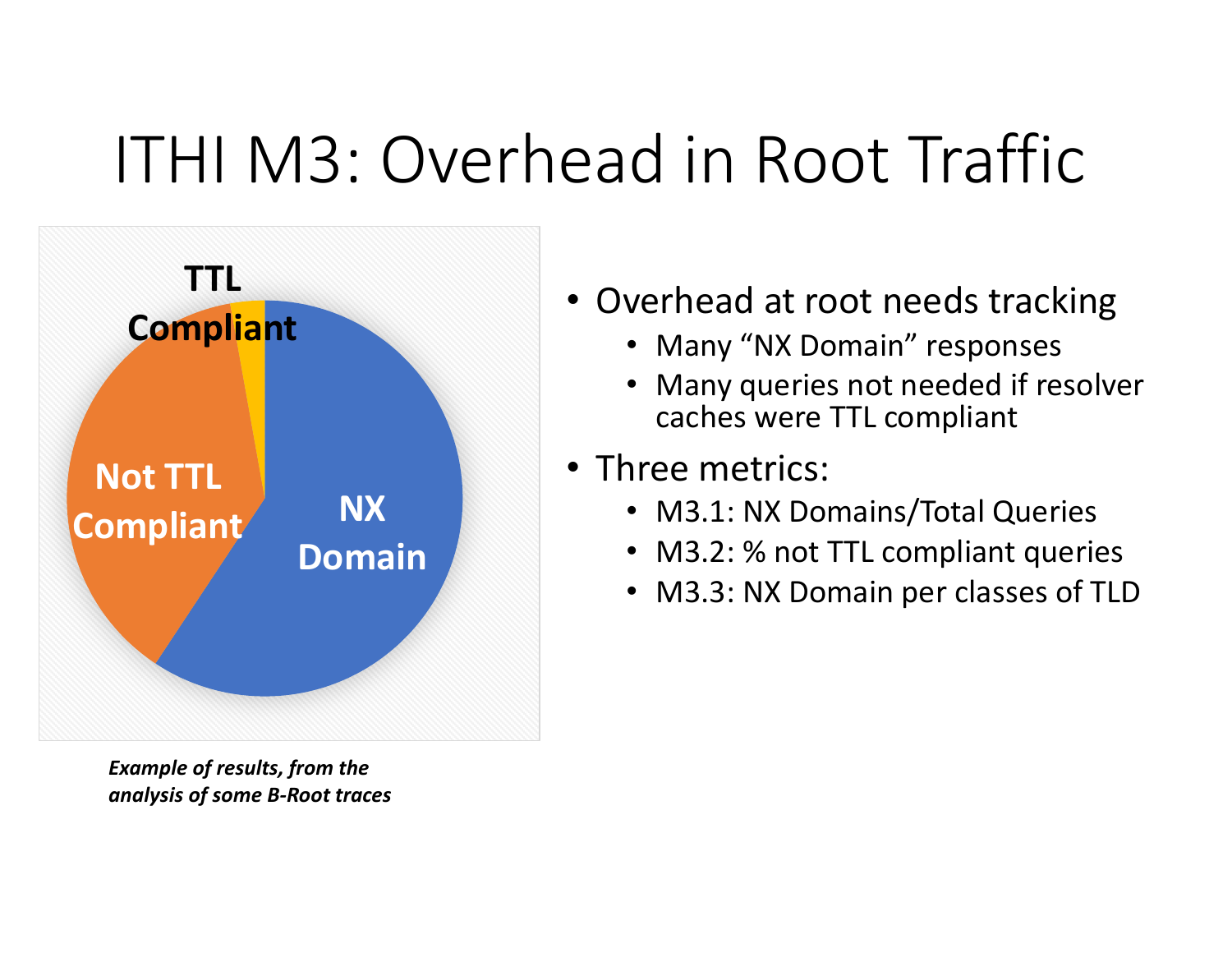# DNS Operators: We Need Your Help!

- ITHI metrics help the whole community
	- M3: health of the DNS root
	- M4: analysis of TLD usage and leakage of strings
	- M6: health of IANA parameter registries for DNS
- Capture methodology is safe
	- Minimal load, no privacy issues
- Please contact us if you are interested!